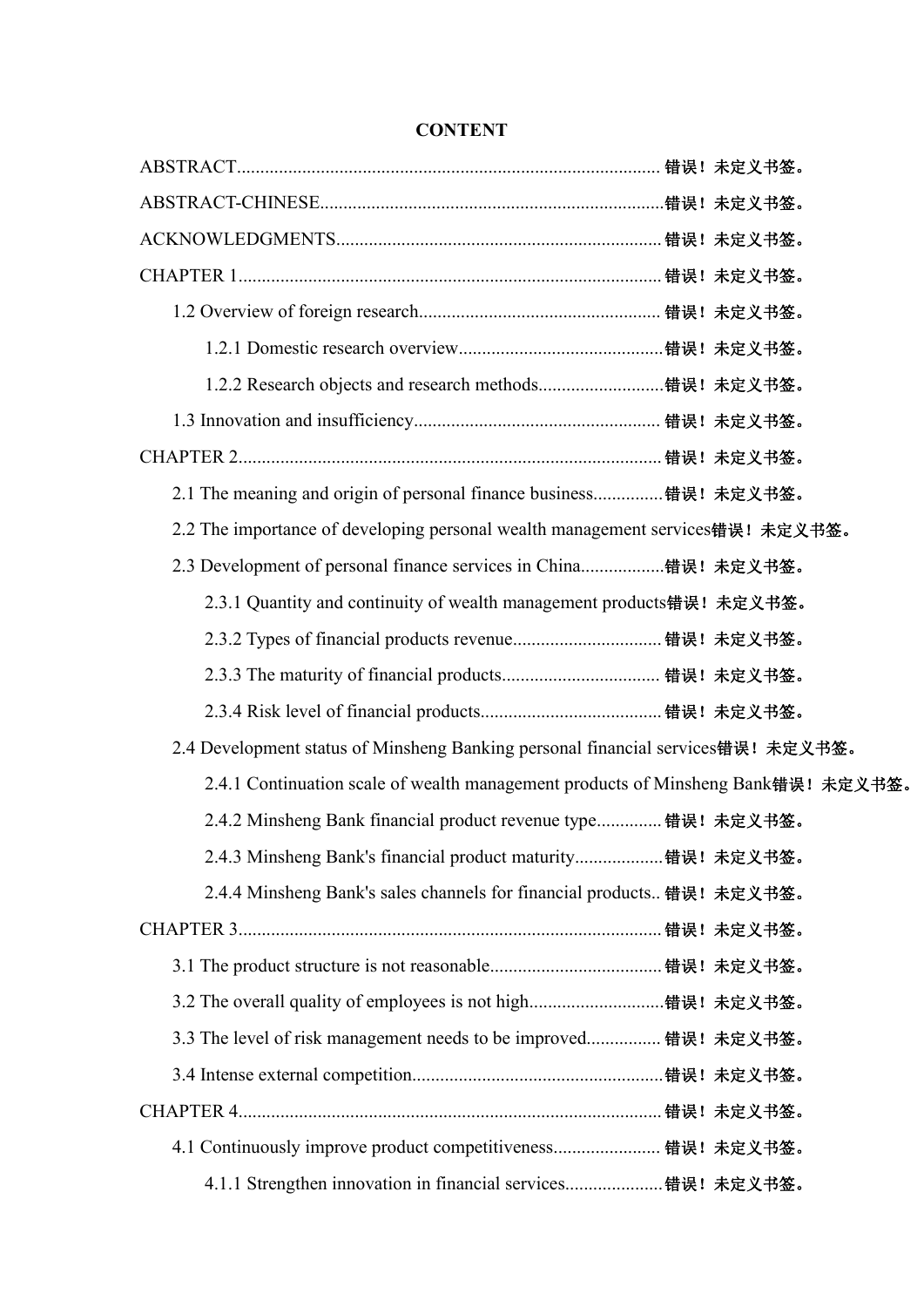| 4.1.2 Implementing customer differentiation management错误! 未定义书签。              |
|-------------------------------------------------------------------------------|
|                                                                               |
| 4.2 Attaches great importance to talent management and construction错误! 未定义书签。 |
| 4.2.1 Improve the professionalism of financial staff 错误! 未定义书签。               |
| 4.2.2 Strengthen the training of management personnel 错误! 未定义书签。              |
|                                                                               |
| 4.3 Strive to strengthen risk prevention system construction错误! 未定义书签。        |
|                                                                               |
|                                                                               |
|                                                                               |
|                                                                               |
|                                                                               |

## **TABLE**

| Table 1: Changes in the fee and commission income structure of various listed  |
|--------------------------------------------------------------------------------|
|                                                                                |
| Table 2: Number and Scale of Banking Wealth Products in China in 2014-2016     |
|                                                                                |
| Table 3: Number of Banking Wealth Management Products Issued in China in       |
|                                                                                |
| Table 4: Balances and Proportions of Various Types of Wealth Management        |
|                                                                                |
| Table 5: Proposals and Proportions of Offering of Closed-end Wealth            |
| Management Products of Different Term (Unit: trillions of yuan)错误! 未定义书签。      |
| Table 6: Amount and proportion of financial products raised by each risk level |
|                                                                                |
| Table 7: Changes in the Scale and Growth Rate of Personal Wealth Management    |
|                                                                                |